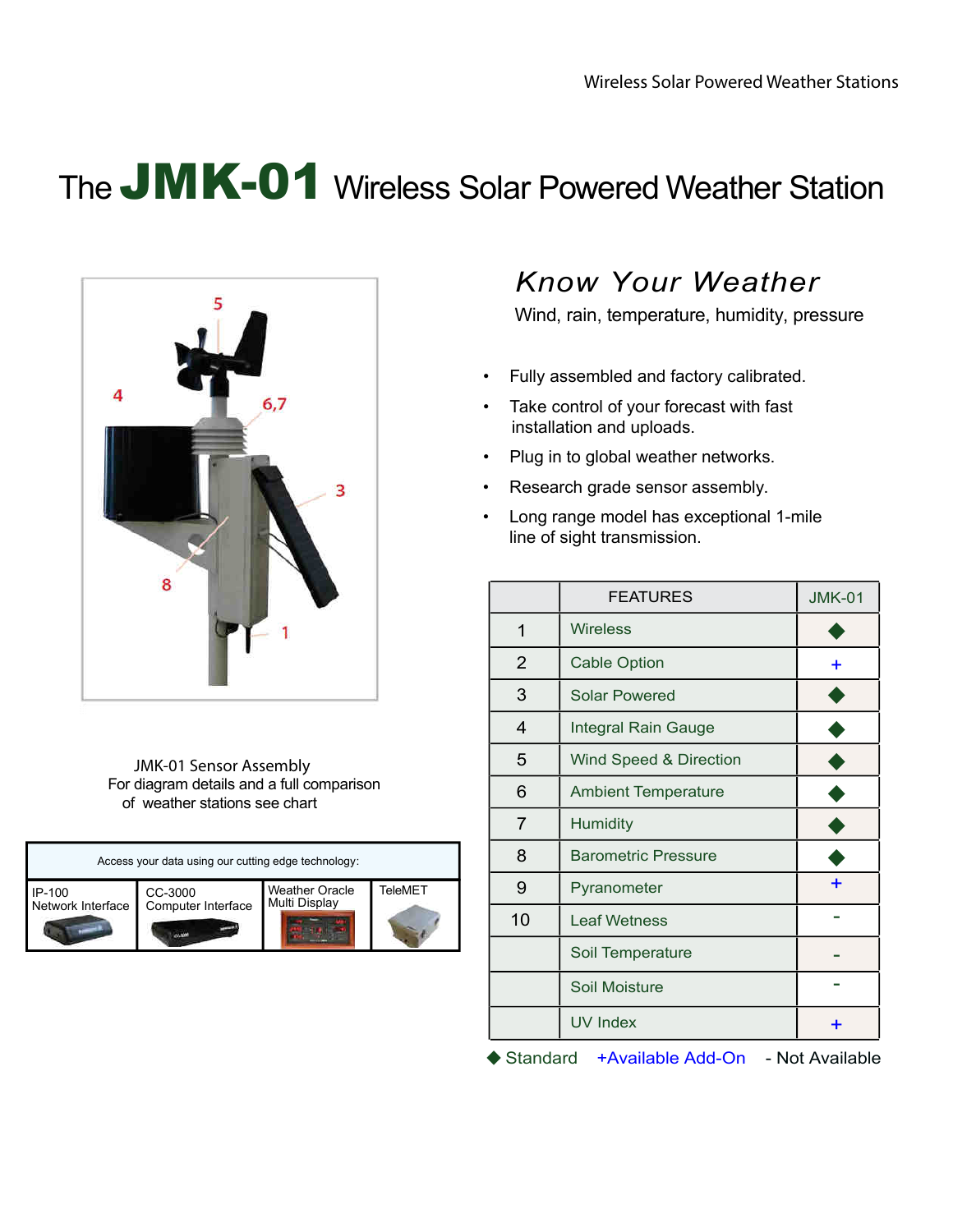## **Specifications**

| <b>Power Specification:</b>                                                           | 6V 5AH AGM Sealed Lead Acid, 0.6W Solar Panel                                                    |
|---------------------------------------------------------------------------------------|--------------------------------------------------------------------------------------------------|
| <b>Operating Environment:</b>                                                         |                                                                                                  |
| Temperature:<br>Humidity:                                                             | $40 - 60^{\circ}$ C<br>$0 \sim 100\%$ Condensing                                                 |
| <b>Ambient Air Temperature Sensor:</b>                                                |                                                                                                  |
| Range:<br>Accuracy:<br>Resolution:                                                    | $60^{\circ}$ C<br>$\pm 0.2$ °C at 25°C<br>$0.1^{\circ}$ C                                        |
| <b>Relative Humidity:</b>                                                             |                                                                                                  |
| Range:<br>Accuracy:<br>Resolution:<br>Long Term Drift:                                | $0 - 100\%$<br>$\pm$ 2% for 10 $\leq$ %RH $\leq$ 90 at 25°C<br>$1\%$<br>$< 0.5\% / Yr$           |
| <b>Barometric Pressure:</b>                                                           |                                                                                                  |
| Range:<br>Accuracy:<br>Resolution:<br>Long Term Drift:                                | $300 - 1100$ mbar<br>$\pm$ 0.5 mbar between 700-1100 mbar at 25°C<br>1 mbar<br>1 mbar/Yr         |
| <b>Liquid Precipitation:</b>                                                          |                                                                                                  |
| Range:<br>Accuracy:<br>Resolution:                                                    | $0 - 762$ mm/hr<br>$±2\%$ at 25.4 mm./hr $\times$ 3<br>0.254 mm.                                 |
| <b>Wind Direction:</b>                                                                |                                                                                                  |
| Range:<br>Accuracy:<br>Resolution:                                                    | $0 - 360^{\circ}$<br>$\pm 3^\circ$<br>$1^{\circ}$                                                |
| <b>Wind Speed:</b>                                                                    |                                                                                                  |
| Range:<br>Accuracy:<br>Resolution:<br>I hreshold                                      | $0 - 67$ m/s<br>Greater of 0.45m/sec.or 5% of Reading<br>1 $m/s$<br>0.45 m/s at a 10° Deflection |
| <b>Radio Transmitter</b>                                                              |                                                                                                  |
| 2.4GHz                                                                                |                                                                                                  |
| Outdoor Line-of-Sight Range:<br>Transmit Power Output:<br>Operating Frequency:        | Up to 1600 m, up to 750 m EU Variant<br>18dBm, 10 dBm for EU Variant<br>ISM 2.4GHz               |
| 418/433MHz (Options)                                                                  |                                                                                                  |
| Outdoor Line-of-Sight Range:<br><b>Transmit Power Output:</b><br>Operating Frequency: | Up to 122 m<br>0dBm<br>418MHz, 433MHz                                                            |
| <b>Elecctronics:</b>                                                                  | Lead-free RoHS Compliant                                                                         |
| Physical:                                                                             |                                                                                                  |
| Packaged Dimensions:<br>Packaged Weight:                                              | 91.44 cm x 50.8 cm x 33.02 cm (36" x 20" x 13")<br>9.07 kg (20 lbs.)                             |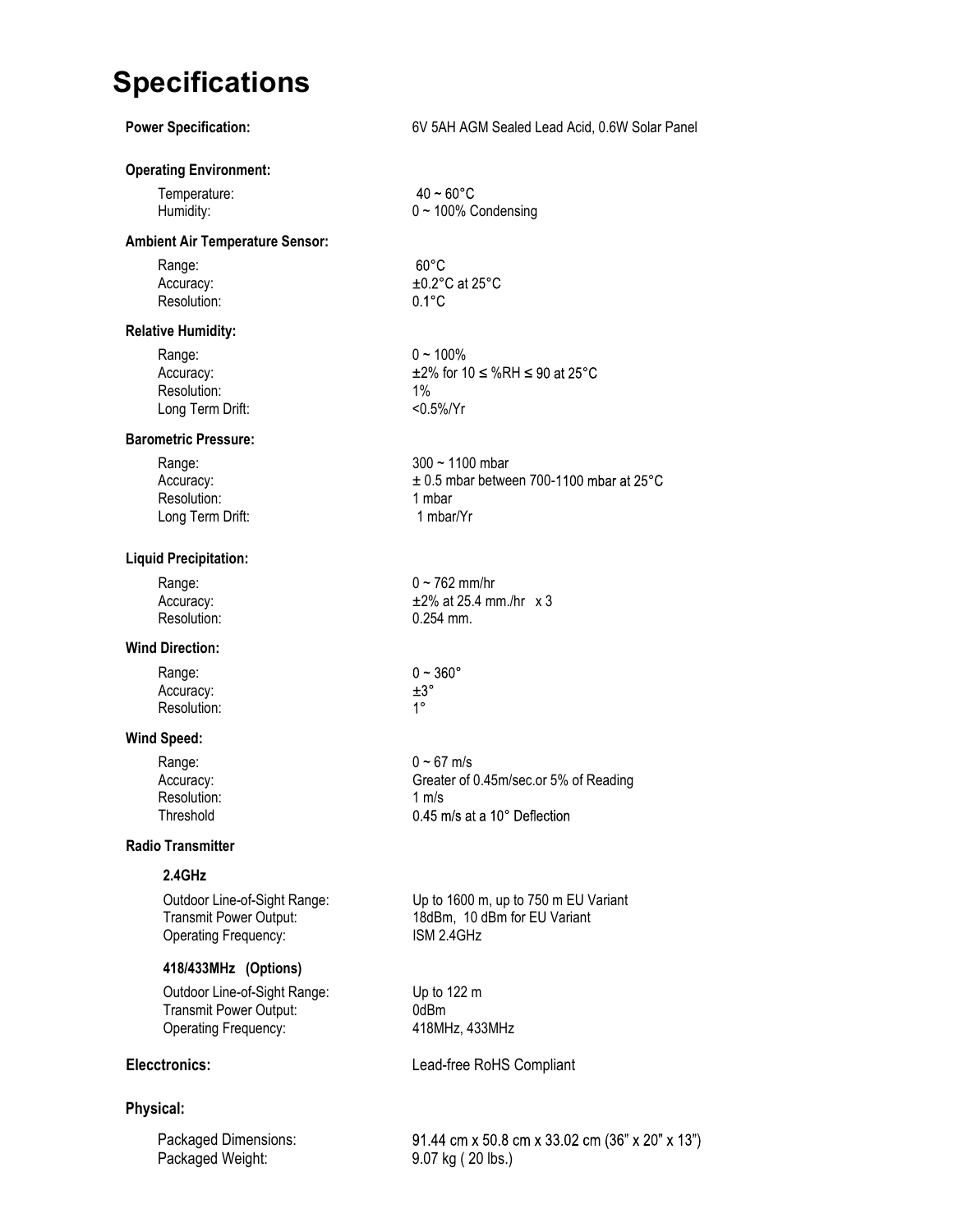# Weather Oracle<sup>®</sup> & Weather Oracle Multi<sup>®</sup> Displays

#### **YOUR WEATHER AT A GLANCE**

Clean, customizable LED displays

Display and update conditions every 2 seconds.

- Bright, clear LED read-out can be seen with ease from 25' away, even in the dark - far better visibility than any of our competition!
- Set for English or Metric units.

•

• A single station can support multiple displays for added access.



#### Weather Oracle Display

| <b>SKU</b> | <b>MODEL</b>         | <b>PRODUCT DESCRIPTION</b>        |
|------------|----------------------|-----------------------------------|
| 801-0005   | W/O DISPL-LR         | Weather Oracle Long Range Display |
| 801-0010   | <b>W/O DISPL-418</b> | Weather Oracle Display - 418MHz   |
| 801-0015   | <b>W/O DISPL-433</b> | Weather Oracle Display - 433MHz   |



Weather Oracle Multi Display - Metal Frame



Weather Oracle Multi Display - Cherry, Mahagony & Black Wooden Frames

Heat Index

- Inside Temperature
- Constant clock.
- Ability to see many functions all at once.

| <b>SKU</b> | MODEL.                  | PRODUCT DESCRIPTION                                         |
|------------|-------------------------|-------------------------------------------------------------|
| 801-0004   | W/O MULTI-LR-MT         | Weather Oracle JMK-01 - Long Range Display - Metal Frame    |
| 801-0001   | W/O MULTI-LR-C          | Weather Oracle JMK-01 - Long Range Display - Cherry Frame   |
| 801-0002   | W/O MULTI-LR-M          | Weather Oracle JMK-01 - Long Range Display - Mahogany Frame |
| 801-0003   | W/O MULTI-LR-B          | Weather Oracle JMK-01 - Long Range Display - Black Frame    |
| 801-0009   | <b>W/0 MULTI-418-MT</b> | Weather Oracle JMK-01 Display - 418MHz - Metal Frame        |
| 801-0006   | <b>W/O MULTI-418-C</b>  | Weather Oracle JMK-01 Display - 418MHz - Cherry Frame       |
| 801-0007   | <b>W/0 MULTI-418-M</b>  | Weather Oracle JMK-01 Display - 418MHz - Mahogany Frame     |
| 801-0008   | <b>W/0 MULTI-418-B</b>  | Weather Oracle JMK-01 Display - 418MhHz - Black Frame       |
| 801-0014   | W/0 MULTI-433-MT        | Weather Oracle JMK-01 Display - 433MHz - Metal Frame        |
| 801-0011   | W/0 MULTI-433-C         | Weather Oracle JMK-01 Display - 433MHz - Cherry Frame       |
| 801-0012   | W/0 MULTI-433-M         | Weather Oracle JMK-01 Display - 433MHz - Mahogany Frame     |
| 801-0013   | W/0 MULTI-433-B         | Weather Oracle JMK-01 Display - 433MHz - Black Frame        |